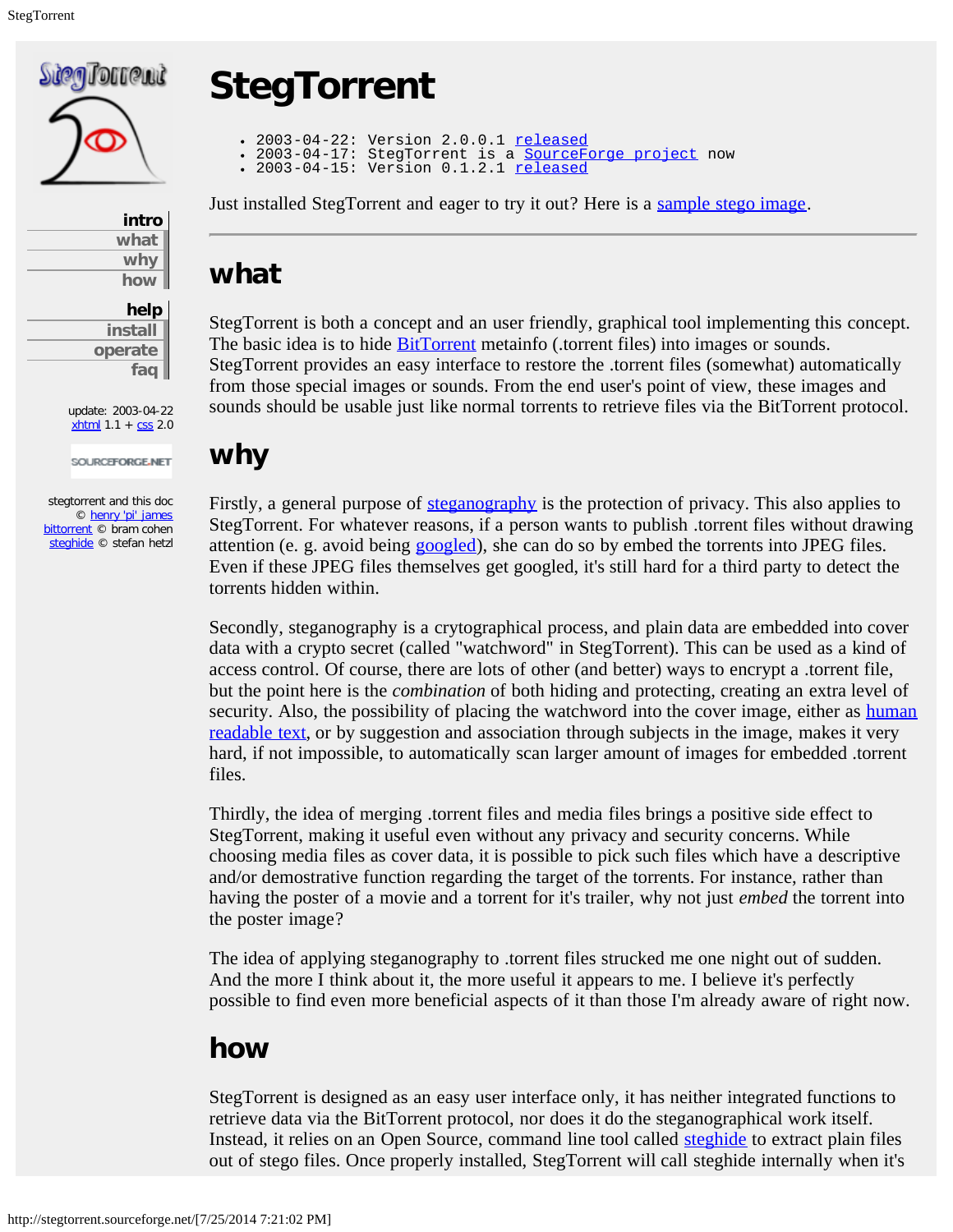<span id="page-1-1"></span><span id="page-1-0"></span>needed. The user does not need to bother with it. After the .torrent file is restored, StegTorrent can launch it using whatever program .torrent files are associated with in the user's current system. Normally, this would be BitTorrent.

In fact, StegTorrent is not limited to BitTorrent and .torrent files at all. It can be used as a general GUI for steghide's extraction function since it doesn't really care about what kind of file it restores. However, StegTorrent refuses to directly launch files other than \*.torrent for obvious security reasons (like if the restored file is a virus or spyware). It can still show restored non-.torrent files in Windows Explorer and let the user decide what to do with it.

Currently StegTorrent only provides an interface to restore plain files from stego files, not for creating such stego files. If the user wants to embed a torrent into an image, she needs to use steghide directly. It is just a single command to type in, and described [below.](#page-3-1)

### <span id="page-1-2"></span>**install**

StegTorrent is released in a ZIP archive. Just extract the whole archive whereever you want using whatever unzip tool you prefer.

Then you need steghide. This is a *must*, without it StegTorrent wouldn't work. You can download steghide from its official [website](http://steghide.sourceforge.net/). There, at the download page, click "for Windows: steghide.exe with libraries". What you get is again a ZIP file, and you need to extract at least "steghide.exe" (one file) and "cyg\*.dll" (five files) into the *very same* directory you placed StegTorrent earlier. (If you are a Cygwin user, which is very unlikely, you don't need to extract all the "cyg\*.dll" files, but only those not included in your Cygwin installation. In fact, take care of possible version conflicts of duplicated libraries.) As a result, "STorrent.exe" and "steghide.exe" should lie in the same directory.

Now you can start StegTorrent by (double) clicking "STorrent.exe". When StegTorrent starts, it checks if "steghide.exe" can be found where it's supposed to be. If not, an error message will appear. Otherwise simply continue.

#### **operate**

The easierst way to use StegTorrent is via drag 'n' drop. If you're using Internet Explorer, you can simply drag a stego image (where a .torrent file is hidden within) from your IE over to StegTorrent. (Technically the image file in your browser cache will be dropped into StegTorrent.) Unfortunately this does not work with Mozilla or Opera, since each browser has its own logic and its own way to handle drag 'n' drop. The way IE does it just happens to fit the operation of StegTorrent. (I like to explicitly point out that I'm an "advanced" Mozilla user and frequent Opera user, too, and only takes IE when it has to be.)

But even aside of Internet Explorer, drag 'n' drop is possible from Windows Explorer to StegTorrent. (Again I must say I hate Windows Explorer and almost never use it. I use [GeoShell](http://www.geoshell.com/) as system shell and [FAR](http://www.rarlab.com/far_manager.htm) as file manager.) If you are not a friend of drag 'n' drop at all (like myself), you can still click on "..." or press Ctrl+O to browse for the stego file, or directly enter its file name the hardcore way.

After telling the StegTorrent what stego image/audio/file to handle and clicking "Restore", you are asked for the watchword. If you have not been told what watchword to use, try the default "BitTorrent". If that's not the correct one, StegTorrent will show you an error message and let you retry. In some cases, the watchword may be written in readable text on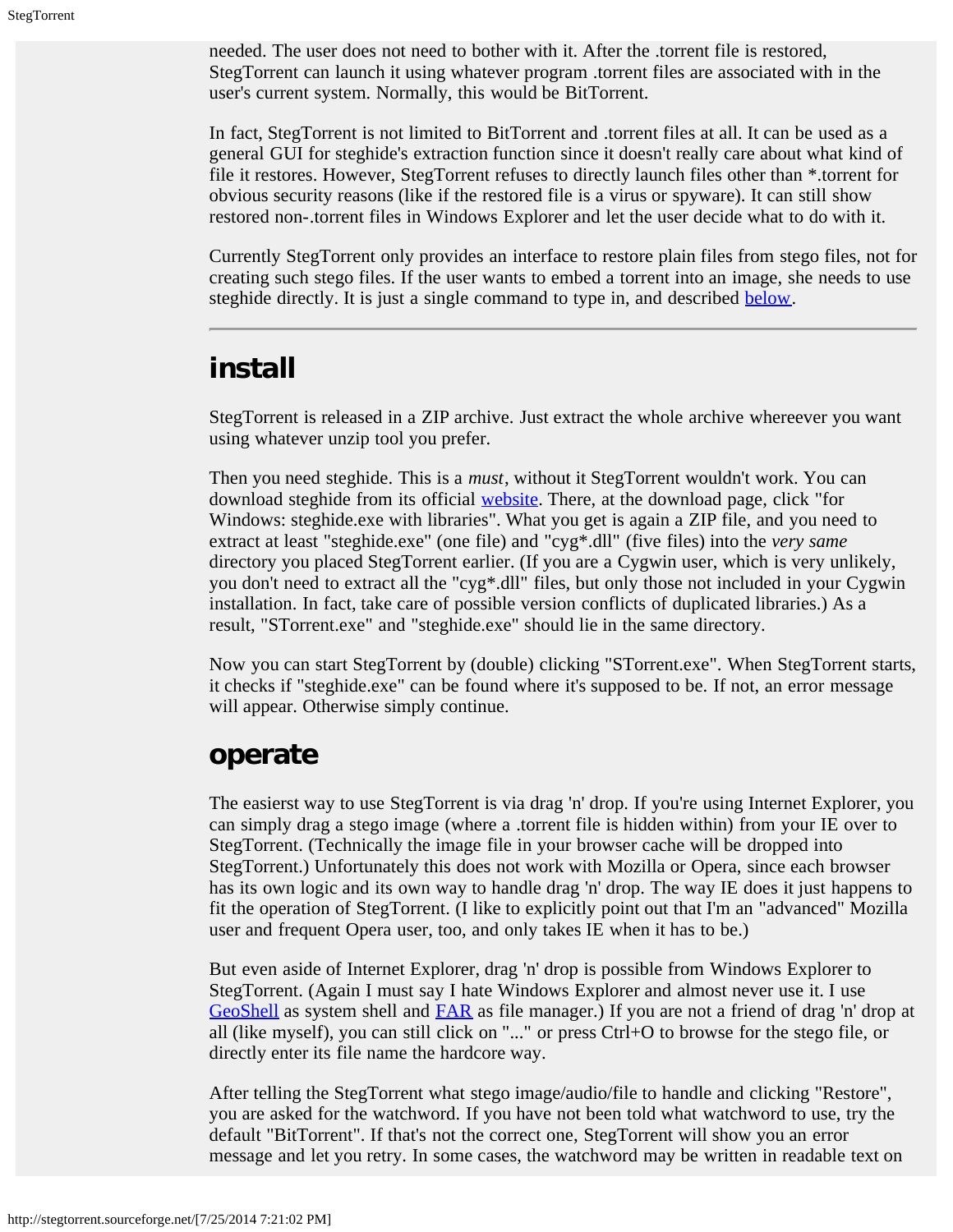<span id="page-2-0"></span>the stego image, or it could be suggested by the content of the stego image (or audio). Does the stego image show a forest, you may want to give "forest" a try.

With any luck, you've typed in the correct watchword. After StegTorrent restores the orginal file successfully, it shows you the file name (with full path) and offers you to open it right away or show it in Windows Explorer. If the file is not "\*.torrent", the "Open" button will be disabled, so you won't mistakenly install a virus and/or spyware your evil enemy packed into a picture of a nacked young girl and sent to you claiming it were a torrent for some hardcore action pr0n.

The StegTorrent window is "Alway on Top" by default. This can be changed within its system menu (left click the icon or right click the titlebar or the title in Windows taskbar) or by simply pressing Ctrl+T. A "Minimize to System Tray" option *may* be added in a future version.

## **faq**

I got an error saying "steghide: the distribution method saved in the stego header is unknown (file corruption ?)." What does it mean?

It means you most probably typed in the wrong watchword.

Your pathetic little proggy sux! I wanna crack the stego file maself to get the torrent.

steghide.exe extract -H -sf <stego\_file>

This thing is cool! How do I hide my own torrents into such stego (image/audio) files?

steghide.exe embed -H -E -pf <plain\_file> -cf <cover\_file> -sf <stego\_file>

The  $\epsilon_{\text{plain\_file}}$  would be your .torrent file, the  $\epsilon_{\text{cover\_file}}$  an abitrary JPEG, BMP, WAV, or AU file (these are the only file types supported by steghide). The <stego\_file> would obviously be the stego file to create. You can only embed one .torrent file into a cover file at a time.

I suggest you use a JPEG file as cover file. The size of the JPEG file should be at least 3 to 4 times as large as the plain (.torrent) file you want to hide. Regarding the content of the image, something related to the actual target of the torrent would be fitting and also raises less suspicion in case you name the stego file similar to the torrent. Ideal cover files are, for example, photographs containing noisy subjects with lots of colors (e. g. landscape, flowers, downtown traffic) because they are easier to manipulate without making much visual difference. Compare the resulted stego image to the original cover image, also compare the size of these both files. The little their size difference is, the better your choice of image has been.

For normal cases, I recommand you to use the default watchword "BitTorrent". If you don't like it, but have no reason to keep the watchword secret, either, you may consider adding the watchword as text onto the image. This can be done with any image editing software.

Can I use any other steganographical tools/libraries instead of steghide?

Theoritically of course. But StegTorrent in its current form can only interact with